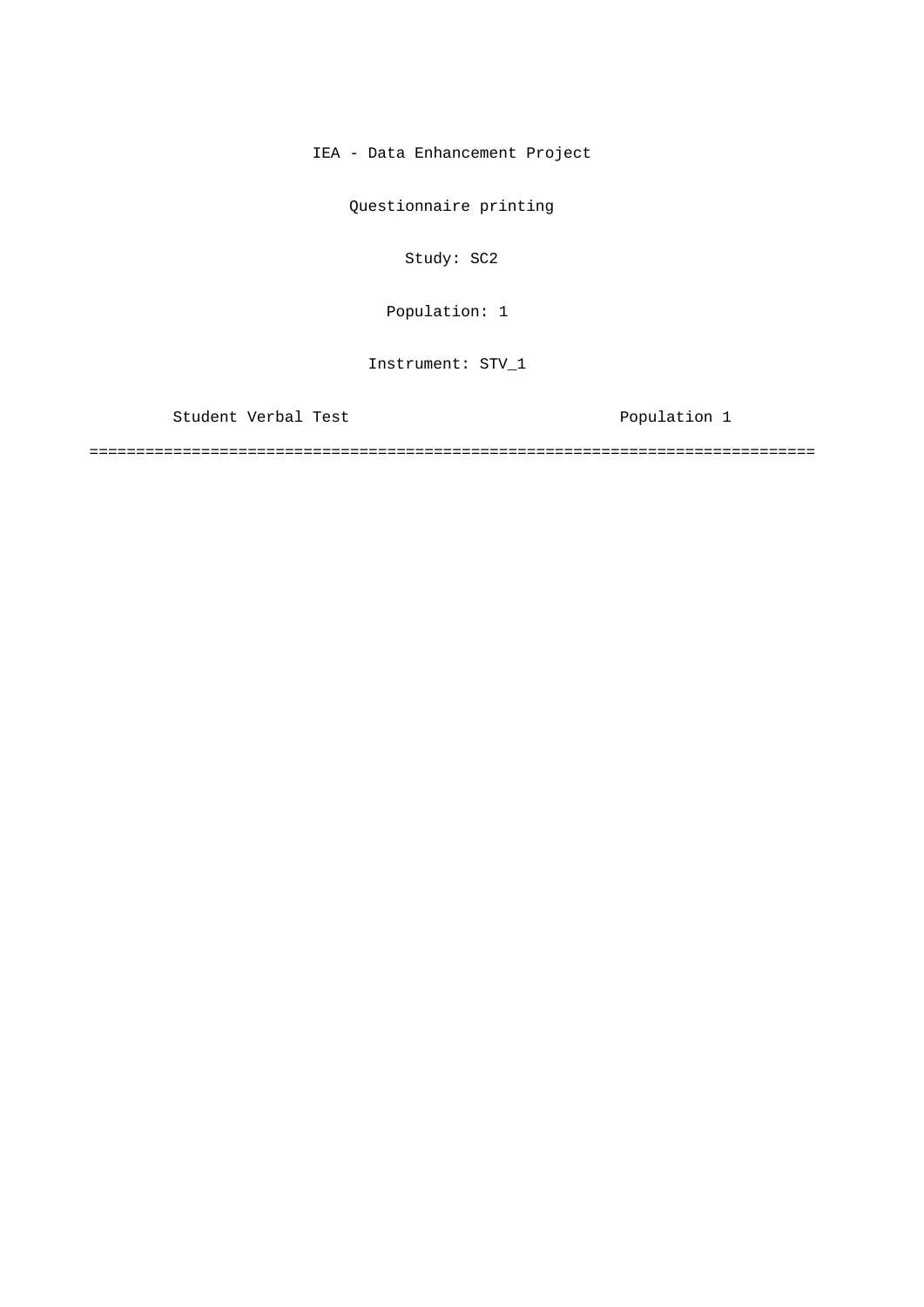\*Directions\*

In this test words are given to you in pairs. In each pair, the two words have something in common. You must decide whether the words mean nearly the \*same\* thing, or nearly the \*opposite\* thing, with respect to what they have in common.

If you think the words have the \*same\* meaning, draw a ring round the 'S'.

If you think the words have the \*opposite\* meaning, draw a ring round the 'O'.

Here is an example:

high low S (0)

The words 'high' and 'low' both refer to height. However they are nearly \*opposite\* in meaning. Therefore you should draw a ring round the 'O', as above.

For each of the following pairs draw a ring round the 'S' or the 'O'. You should attempt every item for which you think you know the answer, but do not guess if you have no idea of the answer.

Please do not turn the page until asked to do so.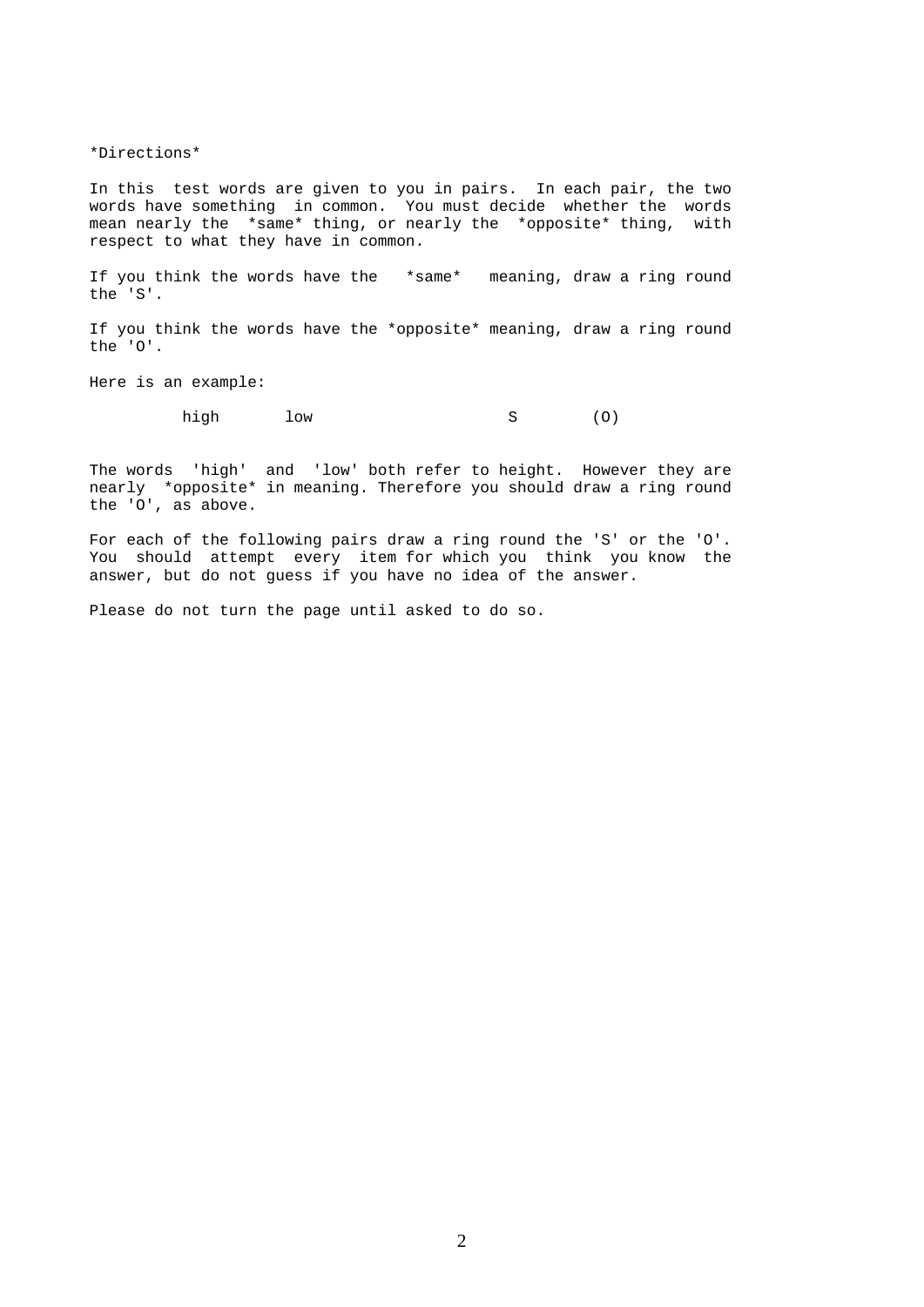|              |               |              |              |              | Same         | Opposite     |              |
|--------------|---------------|--------------|--------------|--------------|--------------|--------------|--------------|
|              |               |              |              |              |              |              |              |
| 1<br>2       | quick<br>open |              | slow<br>shut |              | S<br>S       | O<br>O       |              |
| 3            | ordered       |              | confused     |              | S            | $\circ$      |              |
| 4            | sorrow        |              | joy          |              | S            | $\circ$      |              |
| 5            | create        |              | originate    |              | $\rm S$      | O            |              |
| 6            | punish        |              | reward       |              | $\rm S$      | O            |              |
| 7            | tame          |              | wild         |              | $\rm S$      | O            |              |
| 8            | brave         |              | bold         |              | S            | 0            |              |
| 9            | amiable       |              | charming     |              | S            | $\circ$      |              |
| 10           | harmony       |              | discord      |              | S            | $\circ$      |              |
| 11           | benevolent    |              | intolerant   |              | $\rm S$      | O            |              |
| 12           | ignorant      |              | wise         |              | S            | $\circ$      |              |
| 13           | uneasy        |              | comfortable  |              | S            | $\circ$      |              |
| 14           | vague         |              | precise      |              | S            | $\circ$      |              |
| 15           | hinder        |              | help         |              | S            | $\circ$      |              |
| 16           | grieve        |              | rejoice      |              | $\rm S$      | O            |              |
| 17           | genuine       |              | false        |              | $\rm S$      | 0            |              |
| 18           | acquire       |              | dispel       |              | $\rm S$      | 0            |              |
| 19           | complete      |              | whole        |              | S            | 0            |              |
| 20           | fight         |              | struggle     |              | S            | O            |              |
| P1V01        | P1V02         | <b>P1V03</b> | P1V04        | <b>P1V05</b> | <b>P1V06</b> | <b>P1V07</b> | <b>P1V08</b> |
| <b>P1V09</b> | <b>P1V10</b>  | <b>P1V11</b> | <b>P1V12</b> | <b>P1V13</b> | <b>P1V14</b> | <b>P1V15</b> | <b>P1V16</b> |
| <b>P1V17</b> | <b>P1V18</b>  | <b>P1V19</b> | <b>P1V20</b> |              |              |              |              |